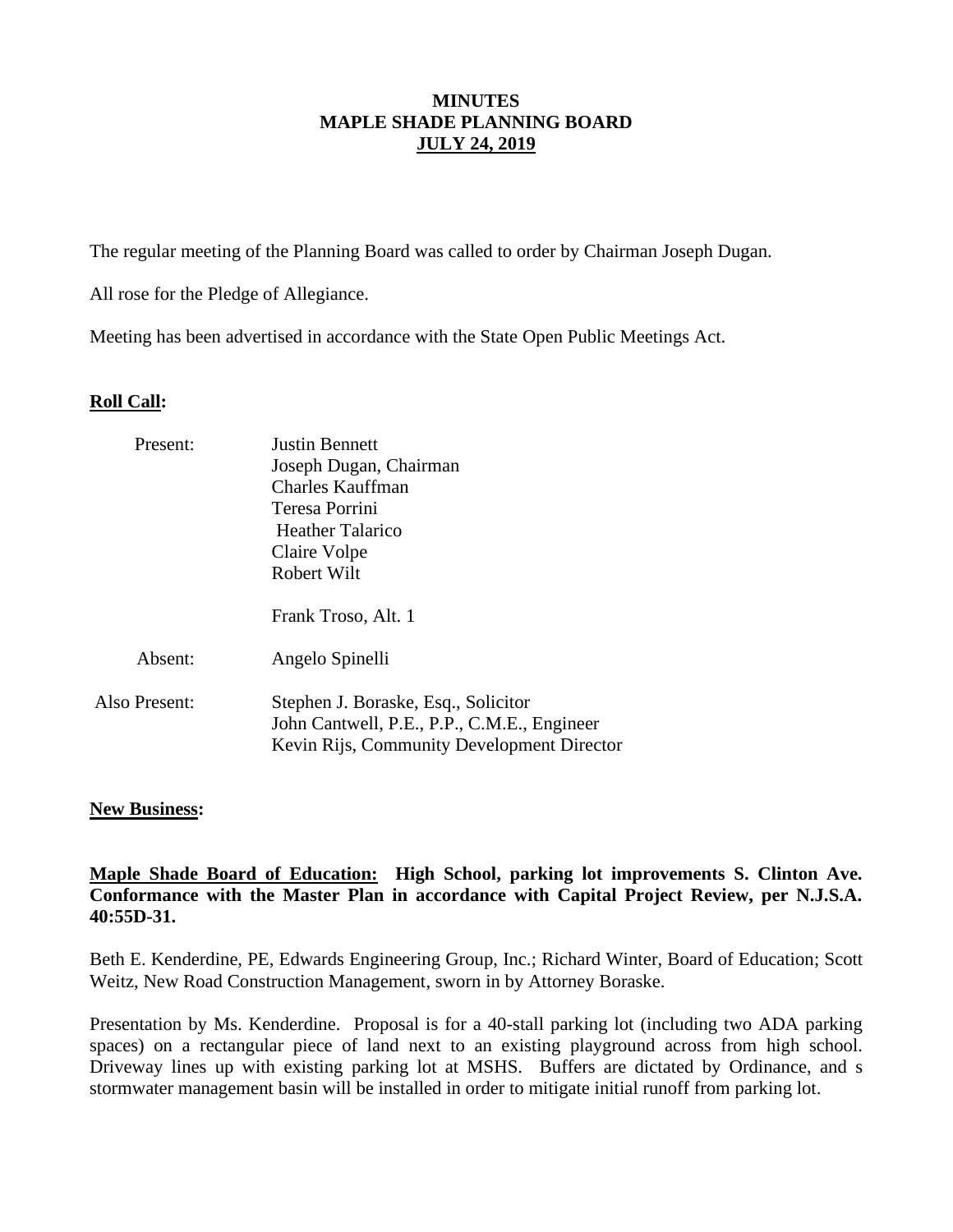## **MINUTES MAPLE SHADE PLANNING BOARD JULY 24, 2019 Page 2**

Per Board Engineer, crosswalk initially proposed across South Clinton Avenue has been shifted to the intersection of Frederick & South Clinton Avenues. There has been good feedback from the neighbors. Proposed buffer of evergreen trees behind lot and lighting of the lot. Lights will be kept at 15' high so concentration is on the parking lot with very little spillage over property line. PSE&G is installing fixtures.

**Mr. Cantwell:** Planning Board has limited authority (since presentation is by Board of Education). Suggested shields on outside of lighting; however, PSE&G does not provide for shields.  $0 - 0.2$  footcandles along property line. Glare may be a problem. Mr. Cantwell suggested that evergreens be 10' apart instead of the proposed 15'. Discussion of stormwater management. Will be a basin with no standing water. Overflow will go to existing storm drain system.

**Public:** None. Motion to Close Public Portion: Porrini/Talarico. All In Favor.

**Board:** Questions regarding ponding, existing trees, and traffic problems.

Motion to Approve: Kauffman/Volpe. Roll Call: All Approve.

# **301 East Main Street – Block 55, Lot 20; Trevor Wing; P-19-8 Zone: Downtown Business (DB) Existing Use: Vacant barber/beauty shop Proposed Use: Retail sales of handmade leather goods produced onsite Application: Change of Use Site Plan Waiver**

Trevor Wing, Applicant; Lawrence Mesarick, General Partner, sworn in by Attorney Boraske.

Hand-made leather bags/wallets. Currently outgrowing space. Does limited sales through EBay, Etsy. Currently will use space as a workshop; future plan is to open a small section for retail and teaching classes. Leasing large, main room downstairs. Initially, no employees/inconsistent hours. Full-time job is with EMS (First Aid Squad).

#### **Board:** None.

**Mr. Cantwell review.** Square footage: 532'. All non-retail activity shall be effectively screened from sales display area.

**Public:** None. Motion to Close Public Portion: Volpe/Kauffman. All In Favor.

Motion to Approve: Volpe/Talarico. Roll Call: All Approve.